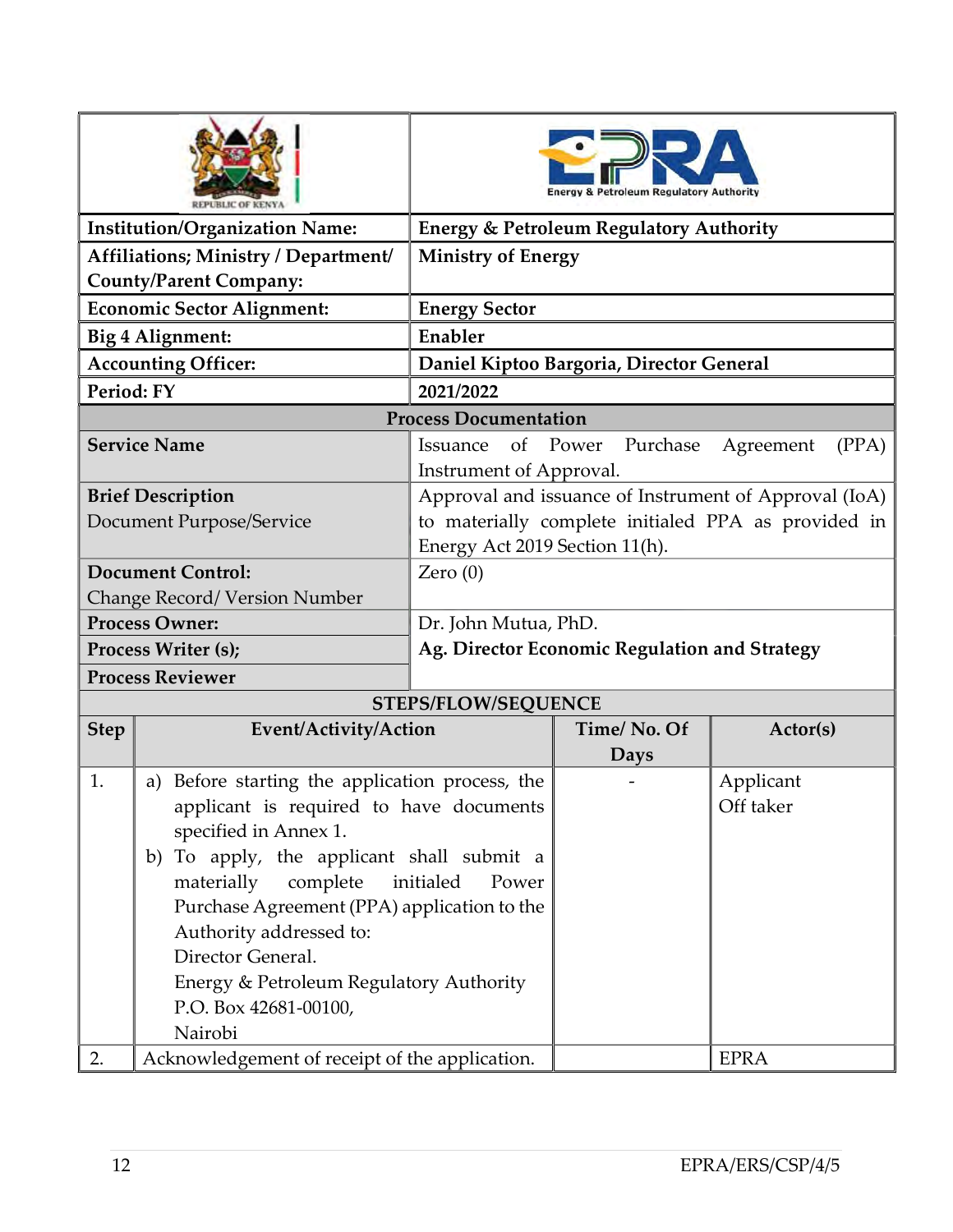| 3.                                    | Review of the<br>completeness.                             | application for | material                      |                | <b>EPRA</b> |           |  |  |
|---------------------------------------|------------------------------------------------------------|-----------------|-------------------------------|----------------|-------------|-----------|--|--|
|                                       | Note:                                                      |                 |                               |                |             |           |  |  |
|                                       | $\mathbf{i}$<br>The applicant shall be notified to provide |                 |                               |                |             |           |  |  |
|                                       | missing information where the application is               |                 |                               |                |             |           |  |  |
|                                       | found to be materially incomplete.                         |                 |                               |                |             |           |  |  |
| $\mathbf{c})$                         | Detailed evaluation of the application assessing           |                 |                               |                | <b>EPRA</b> |           |  |  |
|                                       | feasibility study report, grid connection study,           |                 |                               |                |             |           |  |  |
|                                       | economic/ financial model and ESIA study.                  |                 |                               |                |             |           |  |  |
| $\mathbf{d}$                          | The Authority shall communicate the outcome                |                 |                               |                | <b>EPRA</b> |           |  |  |
|                                       | to the applicant e and Issue the Instrument of             |                 |                               |                |             | Applicant |  |  |
| Approval                              |                                                            |                 |                               |                |             |           |  |  |
| <b>EXCEPTIONS TO THE NORMAL FLOWS</b> |                                                            |                 |                               |                |             |           |  |  |
| <b>Title</b>                          |                                                            | No.             | Description                   |                | Time        | Actor     |  |  |
| Materially incomplete initialed       |                                                            | $\mathbf{1}$    | Requirements for<br>The<br>a  |                |             | Applicant |  |  |
| <b>PPAs</b>                           |                                                            |                 | materially complete initialed |                |             |           |  |  |
|                                       |                                                            |                 |                               |                |             | Off-Taker |  |  |
|                                       |                                                            |                 | PPA are attached as per       |                |             |           |  |  |
|                                       |                                                            |                 | Annex 1.                      |                |             |           |  |  |
|                                       |                                                            |                 | Failure<br>to                 | meet<br>the    |             |           |  |  |
|                                       |                                                            |                 | requirements shall render     |                |             |           |  |  |
|                                       |                                                            |                 | the initialed PPA materially  |                |             |           |  |  |
|                                       |                                                            |                 | incomplete and prolong the    |                |             |           |  |  |
|                                       |                                                            |                 | approval and issuance of      |                |             |           |  |  |
|                                       |                                                            |                 | Instrument                    | Approval<br>of |             |           |  |  |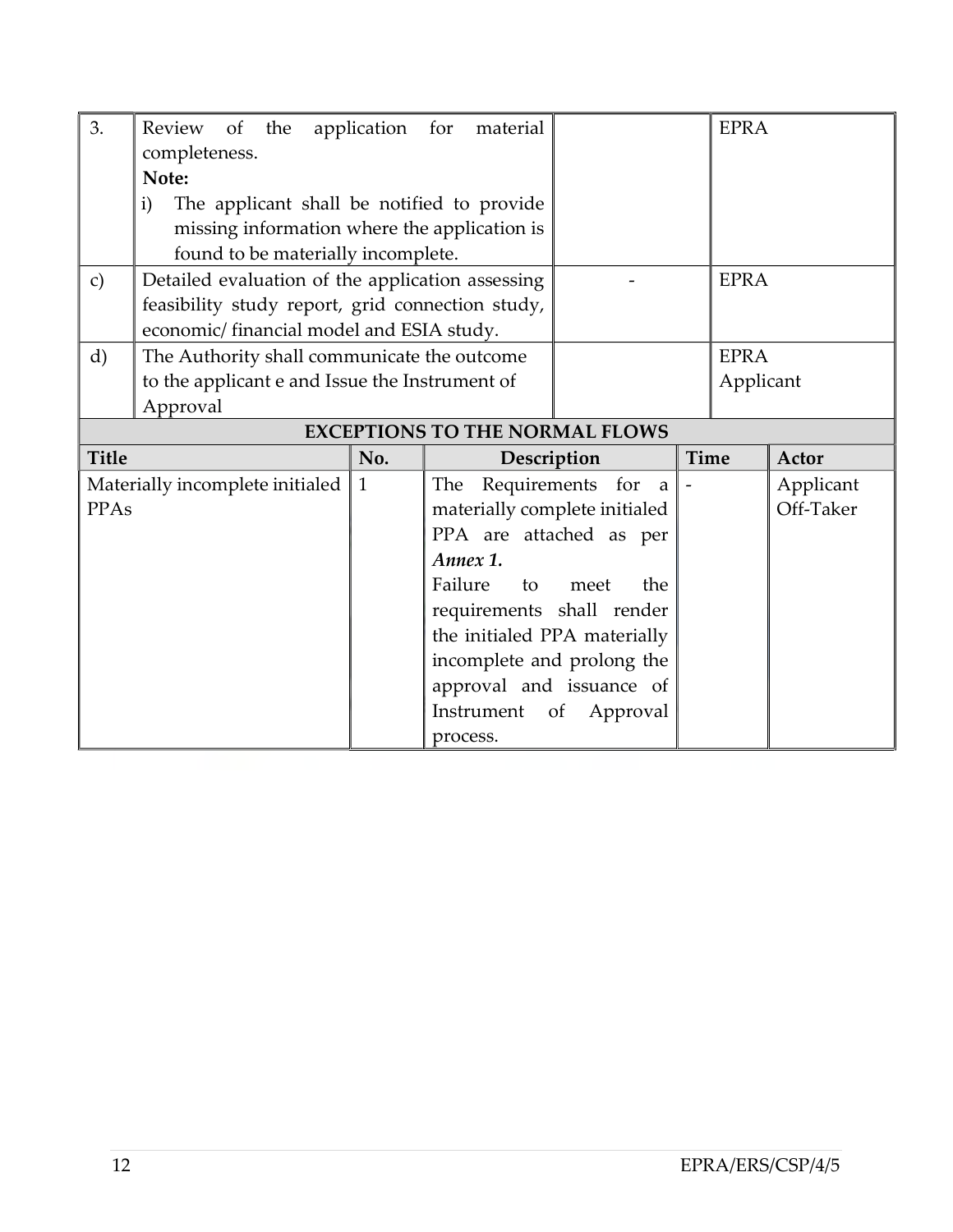